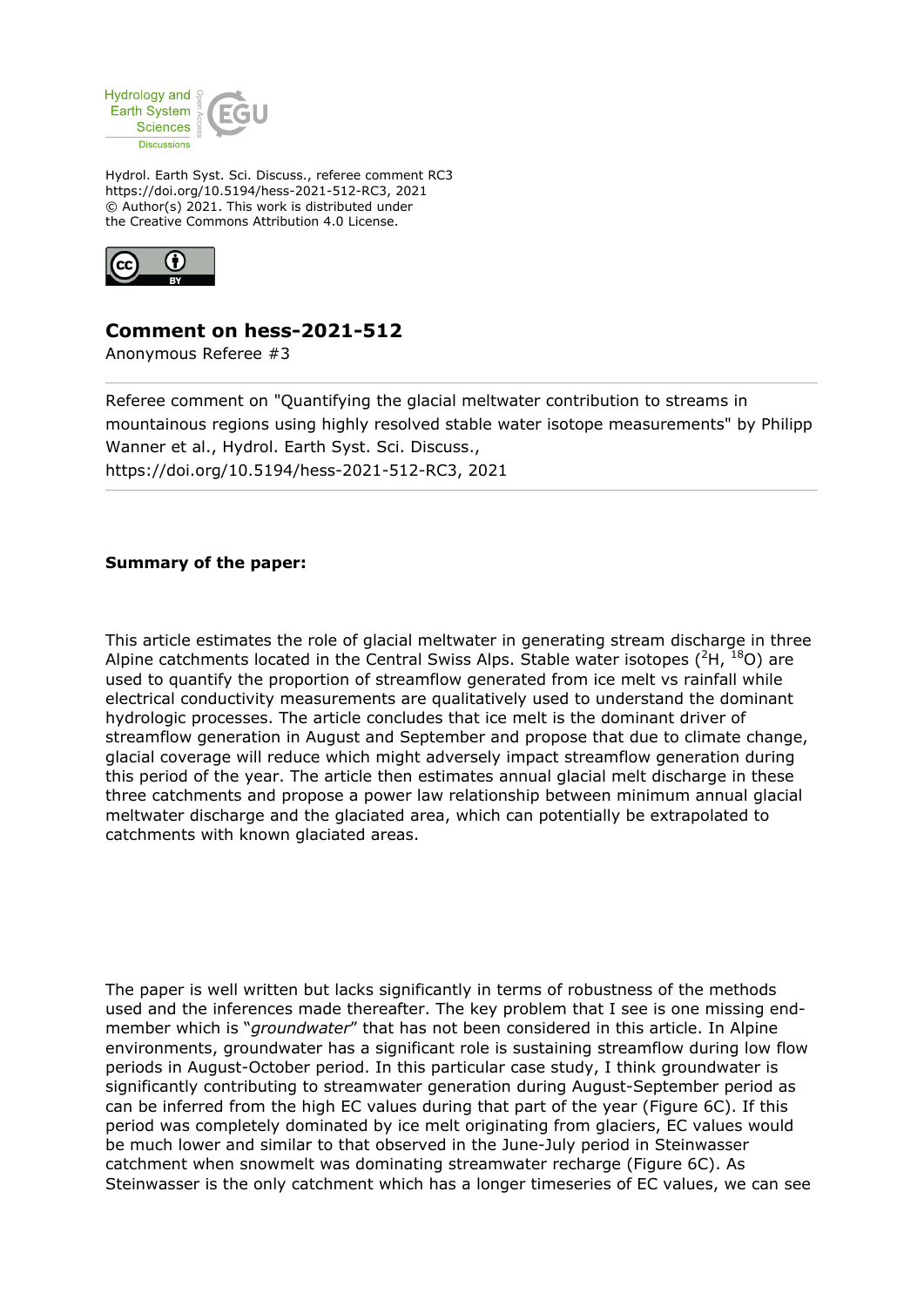that snowmelt was probably dominating stream recharge in June, July (low EC values) and then groundwater kicked-in in late August which is why EC values increased significantly. As the article has only relied on stable isotope measurements, this distinction is missing. I want to see if the results would be similar if the end member mixing exercise was undertaken with EC values and not stable water isotopic ratios. This also makes sense because electrical conductivity is largely a conservative tracer.

In terms of mechanism, I think there might be significant subsurface storage that is getting recharged by snowmelt and ice melt (hence very depleted) and this storage is then recharging the stream during August September period. If this mechanism is indeed true, then the underlying hypothesis that rapidly retreating glaciers will lead to very low flows in August September period will not be true as groundwater can be recharged via rainfall, snowmelt and ice melt. I would like to hear the authors' perspective on this and if this was considered as a possible hypothesis.

Variability in the isotopic ratio of ice melt (originating from the glacier) is very low and might not be very realistic. This is probably due to very limited ice sampling (only sampled two times in August and September, L418). Hence, the distinction in isotopic ratio of ice melt and snowmelt might be more of a function of sampling bias rather than any underlying hydrologic process.

### **Other major comments**

L521-523: I find it very surprising that the ice melt contributes to  $\sim$ 25% of total discharge in Giglibach when the extent of glacial coverage is only 8%. On the other hand, the extent of glacial coverage is as high as 28% in Steinwasser but the contribution of glacial melt to total discharge is only slightly higher at  $\sim$  29%. Are these estimates reasonable or to put it differently, have these kinds of number been reported at any other place where despite very high glacial coverage (>3x for Steinwasser compared to Giglibach), contribution to annual stream discharge only increases slightly.

L377: Groundwater might also be a significant contributor to stream recharge. I propose the authors to explore this hypothesis.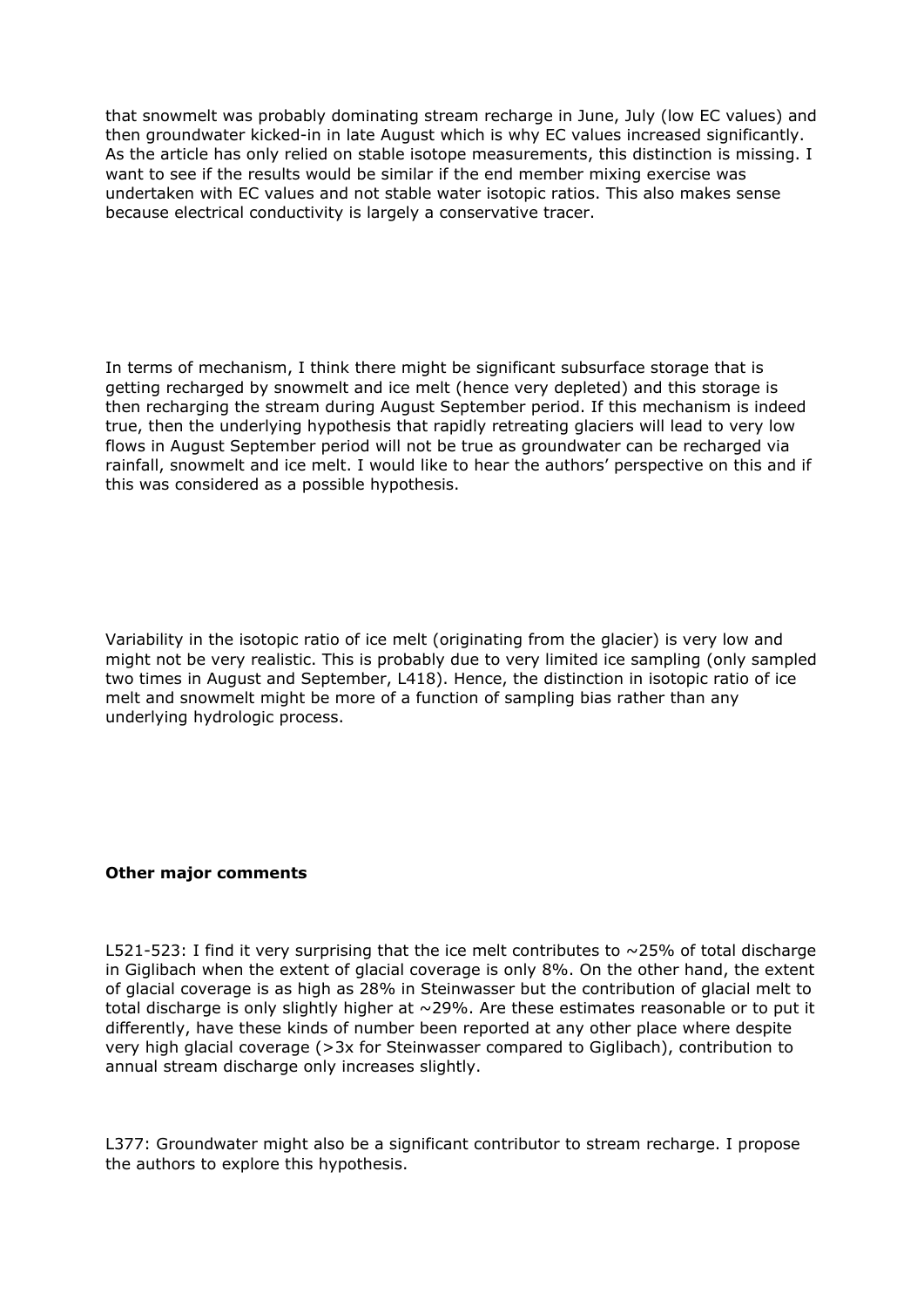L381-385: If snow and glacial meltwater show lower EC compared, then August and September discharge cannot be explained by glacial meltwater as EC values are high across catchments.

L418: Two samples is very few to make any meaningful statistical judgement

L420-423: Details about Gaussian error propagation has not been explained anywhere in the article. Additionally,  $\pm 2\%$  uncertainty bound seems to be very small. This might be due to small sample size.

L483-486: Has this been reported for the first time? I am not familiar with this literature, are there other studies which have reported similar results? In that case, it might be good to include relevant references.

L544-545: Using temporally high resolution isotope measurements leading to superior quantification of glacial meltwater hasn't been shown in this article.

### **Minor comments:**

L284: It should read as "... in the ablation compared to the accumulation period ..."

L285: It might be clearer if its written as "… which has a heavier isotopic signature compared to the snow that fell during the accumulation period…"

L538: Should be ". This is of major importance .."

### **Figures:**